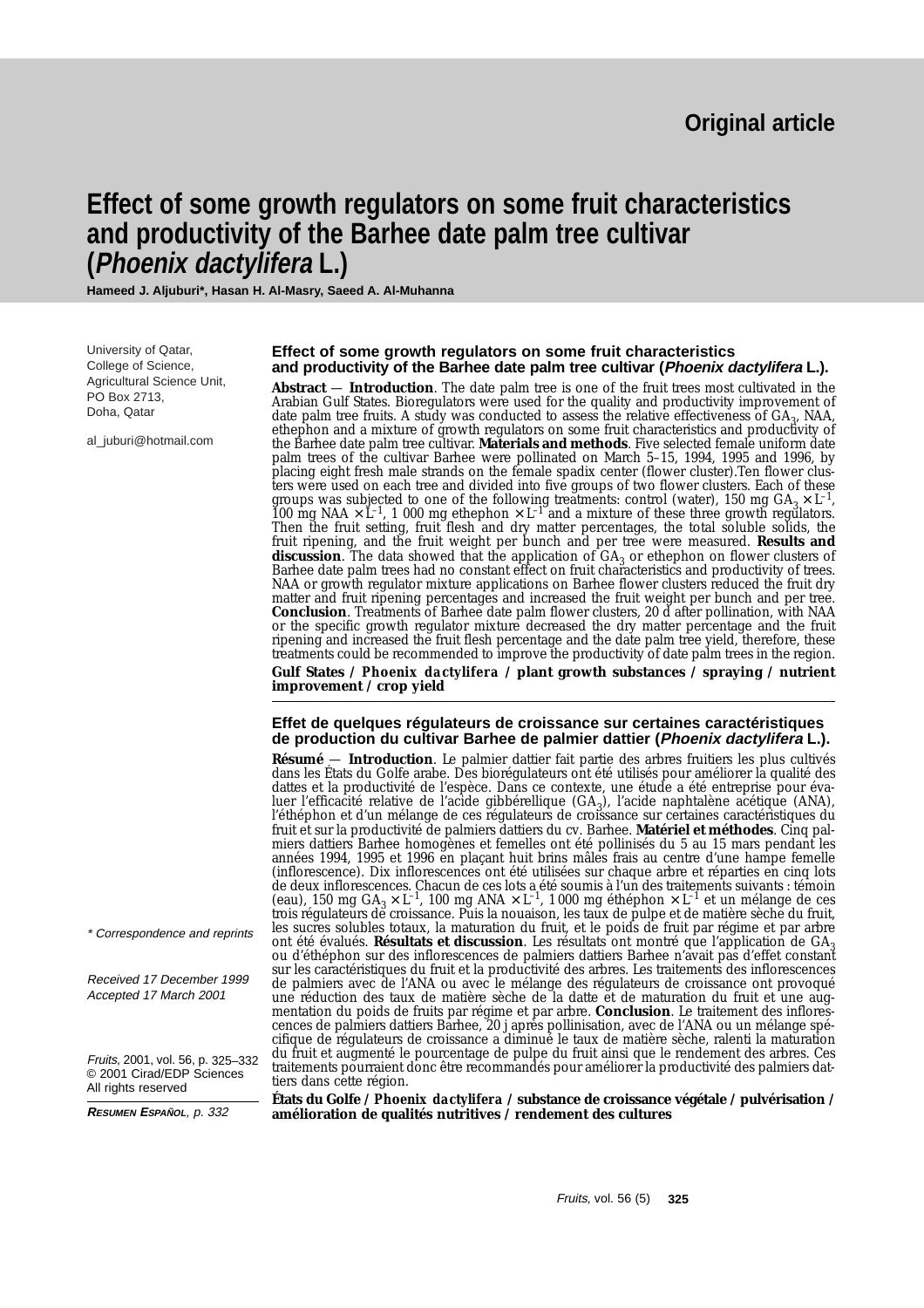# **1. Introduction**

The past few years have witnessed significant advances in the use of synthetic and natural plant bioregulators for the improvement of crop performance in citrus [1, 2], apple [2–5] and avocado [6]. Date palm trees (*Phoenix dactylifera* L.) are among the most cultivated horticultural crops in the United Arab Emirates. The number of cultivated date palm trees in the country is estimated at about 18 million [7].

Many researchers have studied the effect of some growth regulators on yield and fruit quality of the date fruit.

Application of gibberellic acid  $(GA_3)$  in combination with hand pollination increased fruit setting percentage, [pulp / seed] ratio, average fruit weight and size [8]. Others found that the application of GA<sub>2</sub> decreased the seed weight, fruit weight, pulp weight, and total soluble solids (TSS) and slightly [9] or significantly delayed fruit maturation [10–13].

The naphthalene acetic acid (NAA) application on Seewy cv. date palm trees reduced the fruit yield per bunch, but increased the fruit weight, dimensions, flesh weight percentage and total soluble solids percentage [14]; nevertheless, Benjamin *et al.* [9] mentioned that the application of NAA on Zahdi and Syayer cvs. date palm trees had no effect on fruit TSS. Other auxins (2,4-DP) slightly increased the satsuma mandarin yield, but had no effect on the fruit soluble solids contents [1].

The ethephon application reduced the fruit setting of apple trees [3, 5], but increased the fruit ripening, TSS and pulp weight. Ethephon had no effect on bunch weight and yield of date palm trees [9, 15].

The objectives of this study were to assess the relative effectiveness of gibberellic acid, naphthalene acetic acid, ethephon and a mixture of these three growth regulators on certain characteristics of the fruit quality and on the yield of Barhee date palm trees.

## **2. Materials and methods**

Field trials were conducted during three successive growing seasons (1994–1996); five selected female uniform Barhee date palm trees (*Phoenix dactylifera* L.) grown in the Kuawaytate Experiment and Research Station, Department of Agriculture and Live Stock, Al Ain, the UAE, were used. The trees were planted in sandy soil 10 m apart. All the trees were 25 years old, uniform in growth, free from insect damage and diseases, and were subjected to the same management and cultural practices.

Date palm trees were pollinated on March 5–15, 1994, 1995 and 1996, by placing eight fresh male strands on the female spadix (flower cluster) center. Ten flower clusters were used on each tree and each group of two flower clusters was subjected to one of the following treatments: control (water), 150 mg GA<sub>3</sub>  $\times$  L<sup>-1</sup>, 100 mg NAA  $\times$  L<sup>-1</sup>, 1000 mg ethephon  $\times$  L<sup>-1</sup> and a mixture of the three growth regulators (150 mg  $GA_3 \times L^{-1}$  + 100 mg NAA  $\times$  L<sup>-1</sup> + 1000 mg ethephon  $\times$  L<sup>-1</sup>).

Groups of two flower clusters were sprayed with a hand gun with the above treatments once 20 d after pollination, during the three consecutive growing seasons (1994–1996). Clusters were protected from contamination by polyethylene bags. The bags were removed after 10 d. Solutions of growth regulators were prepared in a mixture of (ethanol:water) =  $[8:92 \text{ (v:v)}]$ . A nonionic wetting agent (Tween 20 surfactant) at 0.01% was included in all treatments. The experiment was arranged in a randomized complete block design with one tree plot of five replications, each replicate with two clusters.

All fruit bunches were covered at the Khalal stage (mature stage) by permeable bags to avoid bird damage and fruit shattering. Ten strands were randomly selected per replicate (five strands for each bunch) from the 40 to 50 strands that composed a bunch to determine percentage of fruit setting at 45, 90 and 135 d after the pollination (first, second and third stages of fruit development, respectively). Each bunch was tagged and labeled and the respective percentage of fruit setting per selected strand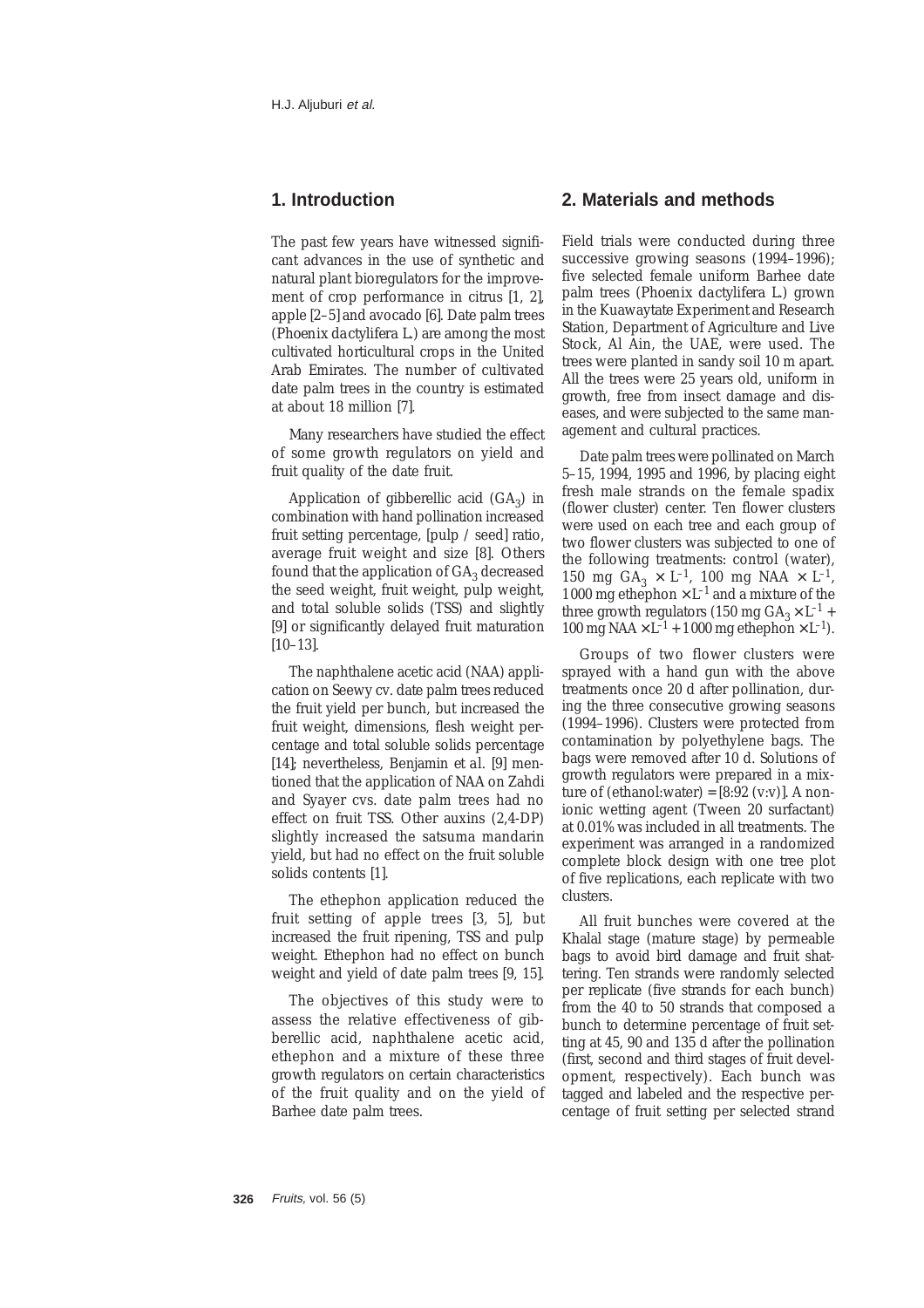was determined by counting the number of fruit and dividing it by the total number of the twigs on the respective strands.

Fifty fruits were randomly selected per replication to determine the fruit flesh (pulp) and dry matter percentages, and the total soluble solids (°Brix) at 90, 135 and 180 d after the pollination date (second, third and fourth stages of fruit development) [16].

Bunches were harvested 180 d after pollination. Each bunch was then weighed and all its respective fruits on all its strands were picked and separated into ripening and non-ripening fruits; the percentage of ripening fruit was determined by weighing the ripe fruits and dividing by the total weight of each replicate [7]. The total yield per tree was determined by harvesting the ten bunches from samples. The data were subjected to Duncan's multiple range test (DMR) using a MASTAT program analysis.

# **3. Results and discussion**

## **3.1. Effect of the growth regulators on the fruit setting percentage**

At the first stage of fruit development (45 d after pollination), application of NAA,  $GA<sub>3</sub>$ , ethephon and a mixture of growth regulators did not affect the fruit setting percentage of Barhee date palm trees during the first and second growing seasons (1994 and 1995), whereas NAA significantly increased the fruit setting percentage, as compared to the control, during the third growing season (1996) (*table Ia*).

#### **Table I.**

Effect of gibberellic acid ( $GA_3$ ), naphthalene acetic acid (NAA), ethephon and a mixture of growth regulators on the fruit setting and the fruit flesh of Barhee date palm trees, at various times after pollination corresponding to different fruit development stages, during the growing seasons of 1994–1996.

## (a) Fruit setting (%)

| Treatment                                                                                                                                 | Number of days after pollination          |                                           |                                                       |                                           |                                           |                                           |                                                        |                                           |                                           |
|-------------------------------------------------------------------------------------------------------------------------------------------|-------------------------------------------|-------------------------------------------|-------------------------------------------------------|-------------------------------------------|-------------------------------------------|-------------------------------------------|--------------------------------------------------------|-------------------------------------------|-------------------------------------------|
|                                                                                                                                           | 45                                        |                                           |                                                       | 90                                        |                                           |                                           | 135                                                    |                                           |                                           |
|                                                                                                                                           | 1994                                      | 1995                                      | 1996                                                  | 1994                                      | 1995                                      | 1996                                      | 1994                                                   | 1995                                      | 1996                                      |
| Control<br>150 mg $GA_3 \times L^{-1}$<br>100 mg NAA $\times$ L <sup>-1</sup><br>1000 mg ethephon $\times L^{-1}$<br>Mixture <sup>1</sup> | 83.43<br>80.83<br>79.48<br>86.02<br>81.01 | 74.70<br>74.40<br>73.50<br>73.70<br>70.70 | 79.60 b<br>82.24 ab<br>86.07 a<br>79.81 b<br>80.61 ab | 77.86<br>71.57<br>72.06<br>79.31<br>71.65 | 72.15<br>69.90<br>71.80<br>72.00<br>68.50 | 69.45<br>62.00<br>71.25<br>61.65<br>67.60 | 62.89 ab<br>57.90 b<br>62.99 ab<br>67.75 a<br>60.44 ab | 63.90<br>67.40<br>69.00<br>68.90<br>60.90 | 54.48<br>56.20<br>60.97<br>50.94<br>66.22 |

#### (b) Fruit flesh (%)

| Treatment                                                                                                                                          | Number of days after pollination          |                                                       |                                                        |                                                     |                                                         |                                                               |                                                      |                                                        |  |
|----------------------------------------------------------------------------------------------------------------------------------------------------|-------------------------------------------|-------------------------------------------------------|--------------------------------------------------------|-----------------------------------------------------|---------------------------------------------------------|---------------------------------------------------------------|------------------------------------------------------|--------------------------------------------------------|--|
|                                                                                                                                                    | 90                                        |                                                       |                                                        | 135                                                 |                                                         | 180                                                           |                                                      |                                                        |  |
|                                                                                                                                                    | 1994                                      | 1995                                                  | 1996                                                   | 1995                                                | 1996                                                    | 1994                                                          | 1995                                                 | 1996                                                   |  |
| Control<br>150 mg $GA_3 \times L^{-1}$<br>100 mg NAA $\times$ L <sup>-1</sup><br>1000 mg ethephon $\times$ L <sup>-1</sup><br>Mixture <sup>1</sup> | 82.72<br>83.96<br>84.00<br>82.66<br>83.81 | 85.54 ab<br>86.08 ab<br>86.19a<br>85.14 b<br>86.05 ab | 83.89 bc<br>83.37 c<br>84.92 a<br>83.71 bc<br>84.55 ab | 86.00c<br>88.67 ab<br>89.53a<br>87.46 bc<br>89.39 a | 86.87 c<br>87.38 bc<br>89.36 a<br>88.01 abc<br>84.13 ab | 87.64d<br>88.49 c<br>90.18a<br>88.23 cd<br>89.40 <sub>b</sub> | 87.23 b<br>87.79 b<br>89.17 a<br>87.49 b<br>88.28 ab | 86.62 bc<br>85.89 c<br>89.67 a<br>86.95 bc<br>88.67 ab |  |

<sup>1</sup> Mixture = (150 mg  $GA_3 \times L^{-1}$ ) + (100 mg NAA  $\times L^{-1}$ ) + (1000 mg ethephon  $\times L^{-1}$ ).

Values are means of 5 replications (each replication represents two bunches).

Means within columns followed by a different letter are significantly different ( $P = 5\%$ ) according to the Duncan's multiple range test.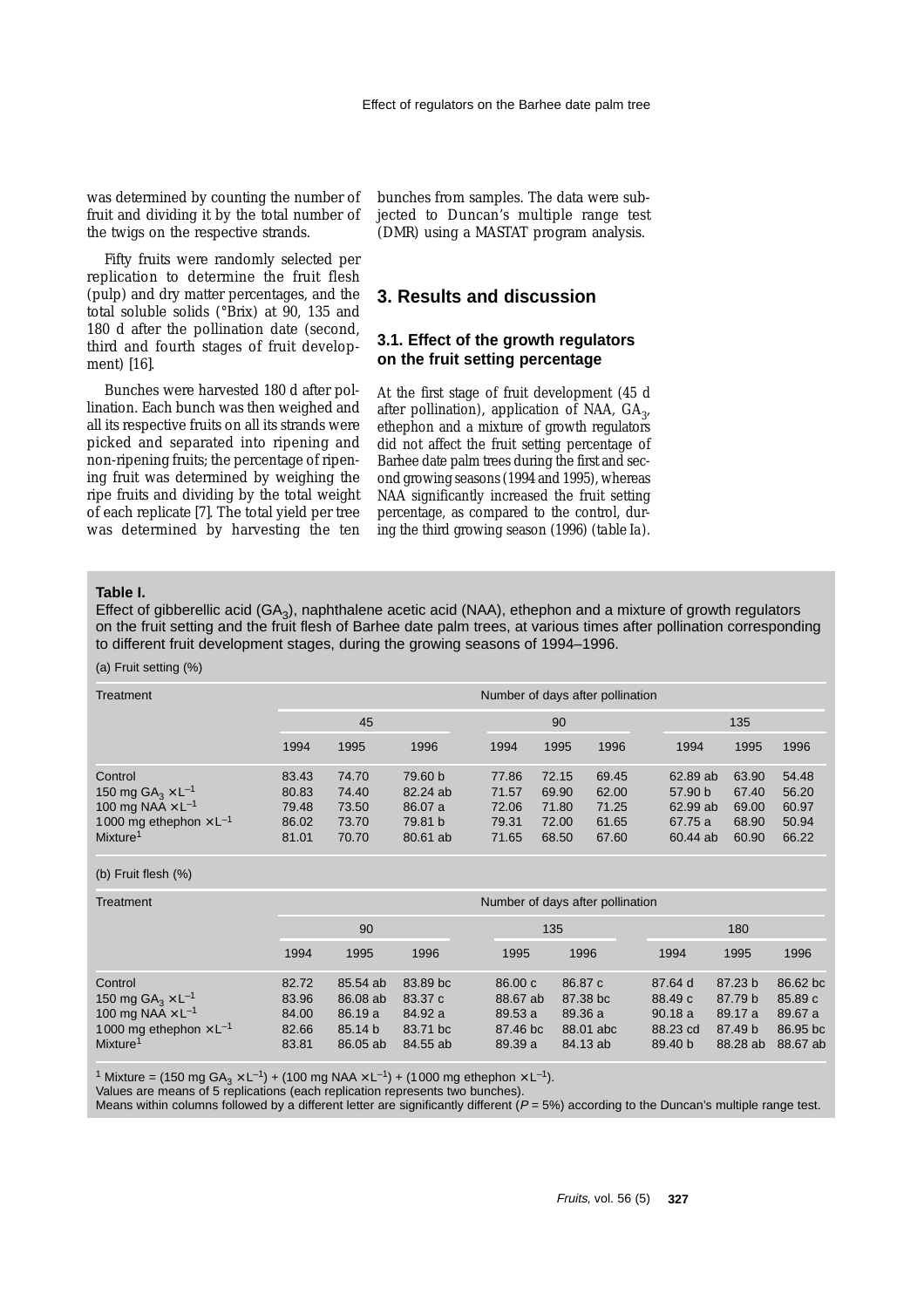At the second and third stages of fruit development (90 and 135 d after pollination) and during the three successive growing seasons (1994–1996), spraying growth regulators, separately or in a mixture, on Barhee date palm clusters did not show any significant differences in the fruit setting percentage as compared with the control.

Throughout the three successive seasons, the fruit setting percentage of Barhee date palm trees tended to be high in the first stage of development, then progressively decreased with fruit age. The fruit setting percentage also varied from year to year.

The results agree with those of Elfving and Cline [3, 4] who reported that the application of ethephon and NAA had no effect on the apple tree fruit setting.

## **3.2. Effect of the growth regulators on the fruit flesh percentage**

At the second stage of fruit development (90 d after pollination) during 1994, spraying  $GA<sub>2</sub>$ , NAA, ethephon and the growth regulator mixture on flower clusters of Barhee date palm trees had no significant effect on the fruit flesh percentage as compared with the control.

At the same stage of development but during 1995, fruit flesh percentage significantly increased for NAA treatment relative to the ethephon treatment. At the same stage during 1996, application of NAA on flower clusters of Barhee date palm trees significantly increased the fruit flesh percentage as compared with the control.

At the third stage of fruit development (135 d after pollination) and during the second and third growing seasons, the fruit flesh percentage significantly increased for NAA or growth regulator mixture treatments, as compared with the control (*table Ib*). At the fourth stage of fruit development (180 d after pollination), during the three successive growing seasons, NAA significantly increased fruit flesh percentage, whereas at this same stage, during the first season, this percentage was significantly increased with the growth regulator mixture. The results concluded that, as compared with the control, the NAA treatment is most effective at

increasing the fruit flesh percentage of Barhee date palm trees, then it is the treatment with the mixture which is most interesting. The results agree with those of Moustafa *et al.* [14] who reported that the NAA treatments increased the fruit flesh weight percentage of date palm trees.

The gibberellic acid treatment did not show a consistent effect on fruit flesh percentage; it increased the fruit flesh percentage in the third stage of development during 1995 and reduced it in the fourth stage during 1994, whereas application of ethephon to Barhee flower clusters did not show any significant effects on the fruit flesh percentage at all four stages of fruit development during the three successive growing seasons as compared to the control (*table Ib*). The first part of the results concerning the  $GA_3$  effect agrees with those of Moustafa and Seif [11] who found that the  $GA<sub>3</sub>$  treatment increased fruit flesh percentage of date palm trees.

## **3.3. Effect of the growth regulators on the fruit dry matter percentage**

During the first growing season (1994), the fruit dry matter percentage of Barhee date palm trees increased significantly in the second stage of fruit development (90 d after pollination) when trees were treated with ethephon relative to  $GA_3$ , NAA, or growth regulator mixture treatments (*table IIa*), whereas no significant effects appeared on the fruit dry matter percentage among various treatments as compared to the control.

As compared to the control (*table IIa*):

– the NAA treatment reduced the dry matter percentage of the date fruits at the second, third or fourth stages of the fruit development during the three growing seasons studied;

– the  $GA_3$  treatment decreased the fruit dry matter percentage only in the fourth stage of fruit development during the second growing season;

– the growth regulator mixture treatment reduced the fruit dry matter percentage at the third and fourth stages of the fruit development during the second and third growing seasons.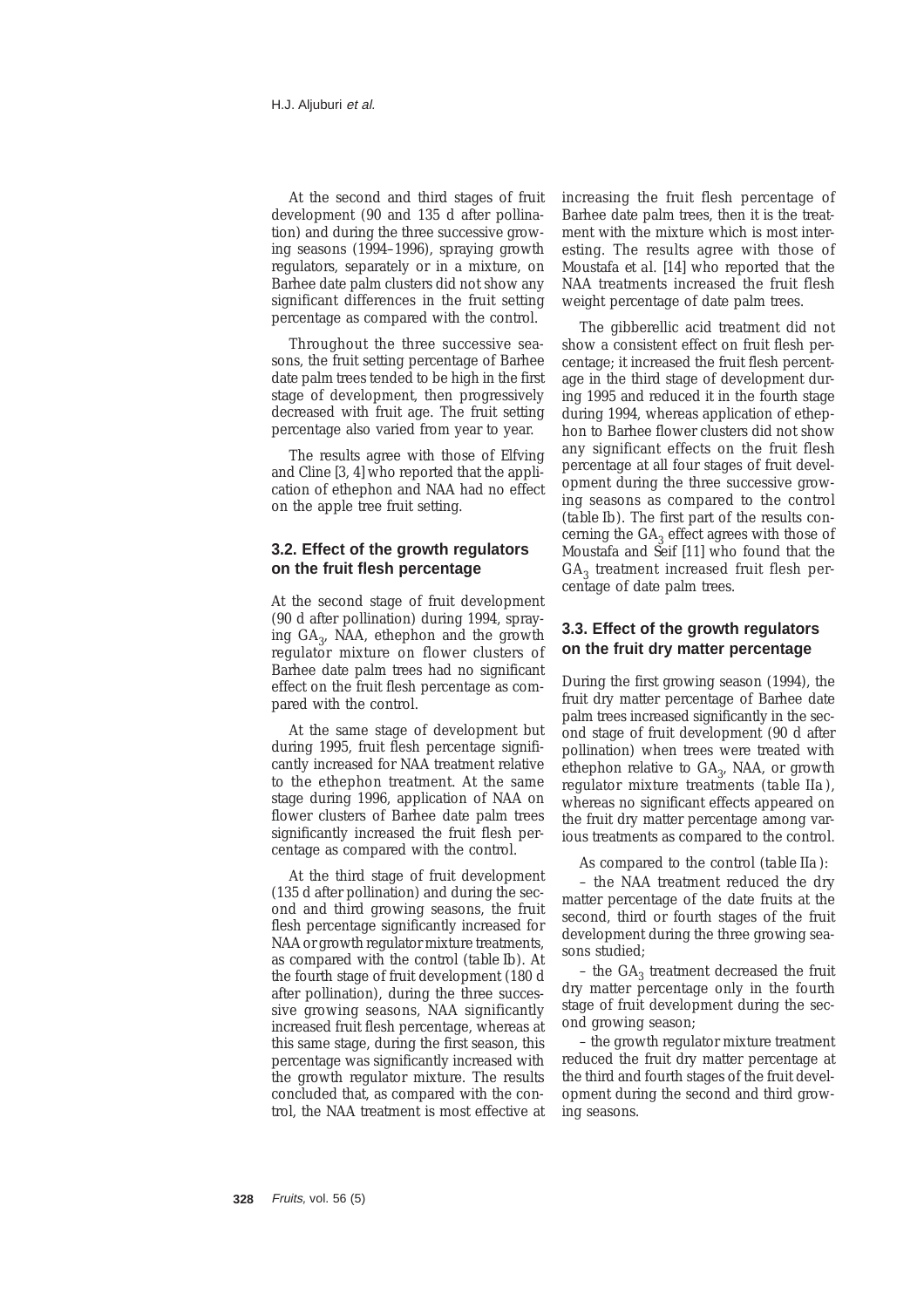#### **Table II.**

Effect of gibberellic acid (GA<sub>2</sub>), naphthalene acetic acid (NAA), ethephon and a mixture of growth regulators on dry matter and total soluble solids of Barhee date palm tree fruits, at various times after pollination corresponding to different fruit development stages, during the growing seasons of 1994–1996.

## (a) Fruit dry matter (%)

| Treatment                                                                                                                                  | Number of days after pollination                                           |                                           |                                                   |                                                     |                                                                 |                                                    |                                                     |                                                                  |  |
|--------------------------------------------------------------------------------------------------------------------------------------------|----------------------------------------------------------------------------|-------------------------------------------|---------------------------------------------------|-----------------------------------------------------|-----------------------------------------------------------------|----------------------------------------------------|-----------------------------------------------------|------------------------------------------------------------------|--|
|                                                                                                                                            | 90                                                                         |                                           |                                                   |                                                     | 135                                                             | 180                                                |                                                     |                                                                  |  |
|                                                                                                                                            | 1994                                                                       | 1995                                      | 1996                                              | 1995                                                | 1996                                                            | 1994                                               | 1995                                                | 1996                                                             |  |
| Control<br>150 mg $GA_3 \times L^{-1}$<br>100 mg NAA $\times$ L <sup>-1</sup><br>1 000 mg ethephon $\times L^{-1}$<br>Mixture <sup>1</sup> | 14.21 ab<br>13.89 <sub>b</sub><br>13.79 <sub>b</sub><br>14.91 a<br>13.53 b | 14.84<br>14.33<br>14.13<br>14.43<br>14.15 | 12.01a<br>12.04a<br>11.79 b<br>11.97 ab<br>12.16a | 37.75 a<br>34.06 ab<br>31.30 b<br>34.71ab<br>26.70c | 34.00 <sub>b</sub><br>32.16 bc<br>28.32 bc<br>43.91 a<br>25.92c | 80.29a<br>79.23 a<br>74.89 b<br>79.27 a<br>78.24 a | 75.77 a<br>73.27 b<br>71.86 b<br>75.27 a<br>72.17 b | 73.53a<br>71.78 ab<br>69.11 ab<br>72.76 ab<br>68.09 <sub>b</sub> |  |

#### (b) Total soluble solids (°Brix)

| Treatment                                                                                                                         | Number of days after pollination                                                    |                                           |                                           |                                                     |                                                         |                                                        |                                                         |                                           |  |
|-----------------------------------------------------------------------------------------------------------------------------------|-------------------------------------------------------------------------------------|-------------------------------------------|-------------------------------------------|-----------------------------------------------------|---------------------------------------------------------|--------------------------------------------------------|---------------------------------------------------------|-------------------------------------------|--|
|                                                                                                                                   | 90                                                                                  |                                           |                                           | 135                                                 |                                                         | 180                                                    |                                                         |                                           |  |
|                                                                                                                                   | 1994                                                                                | 1995                                      | 1996<br>1996<br>1995                      |                                                     |                                                         | 1994                                                   | 1995                                                    | 1996                                      |  |
| Control<br>150 mg $GA_3 \times L^{-1}$<br>100 mg NAA $\times L^{-1}$<br>1 000 mg ethephon $\times L^{-1}$<br>Mixture <sup>1</sup> | $10.00$ ab<br>9.83 <sub>b</sub><br>9.93 <sub>b</sub><br>10.53a<br>9.94 <sub>b</sub> | 12.87<br>12.60<br>13.10<br>13.00<br>12.70 | 10.60<br>10.67<br>10.37<br>10.70<br>10.60 | 42.63a<br>41.40 a<br>36.50 ab<br>41.86 a<br>32.13 b | $39.53$ ab<br>30.83 bc<br>28.60 bc<br>45.90 a<br>23.93c | 80.67 ab<br>78.73 ab<br>77.60 ab<br>80.87 a<br>76.80 b | 79.53 a<br>76.72 abc<br>75.20 bc<br>78.26 ab<br>74.20 c | 71.80<br>73.93<br>72.13<br>72.80<br>71.13 |  |

<sup>1</sup> Mixture = (150 mg GA<sub>3</sub>  $\times$  L<sup>-1</sup>) + (100 mg NAA  $\times$  L<sup>-1</sup>) + (1000 mg ethephon  $\times$  L<sup>-1</sup>)

Values are means of 5 replications (each replication represents two bunches).

Means within columns followed by a different letter are significantly different  $(P = 5%)$  according to the Duncan's multiple range test.

## **3.4. Effect of the growth regulators on the fruit total soluble solids**

As compared to the control, the  $GA<sub>3</sub>$  treatment had no significant effects on the fruit total soluble solids of the Barhee date palm fruits in all the four stages of the fruit development during the three successive growing seasons. Ethephon treatment significantly increased the Brix degree of Barhee fruits in the second or third stages of the fruit development during the first or third growing seasons, as compared with the  $GA<sub>3</sub>$ , NAA or mixture treatments, respectively, but there were no differences for this characteristic between the treatments in the second stage of the fruit development during the second and third growing seasons as compared with the control (*table IIb*).

As compared to the control, the growth regulator mixture treatment significantly decreased the total soluble solids of Barhee fruits at the third fruit development stage during the second or third growing seasons; it equally decreased the date palm fruit Brix degree at the fourth stage of the fruit development during the second growing seasons. Treatments with the naphthalene acetic acid also significantly reduced the total soluble solids of Barhee fruits in the fourth stage of fruit development during the second growing season, as compared to the control (*table IIb*). The results concluded that the growth regulator mixture or NAA treatments reduced the fruit total soluble solids of Barhee fruit, whereas ethephon and gibberellic acid treatments had no significant effect on this characteristic. The results were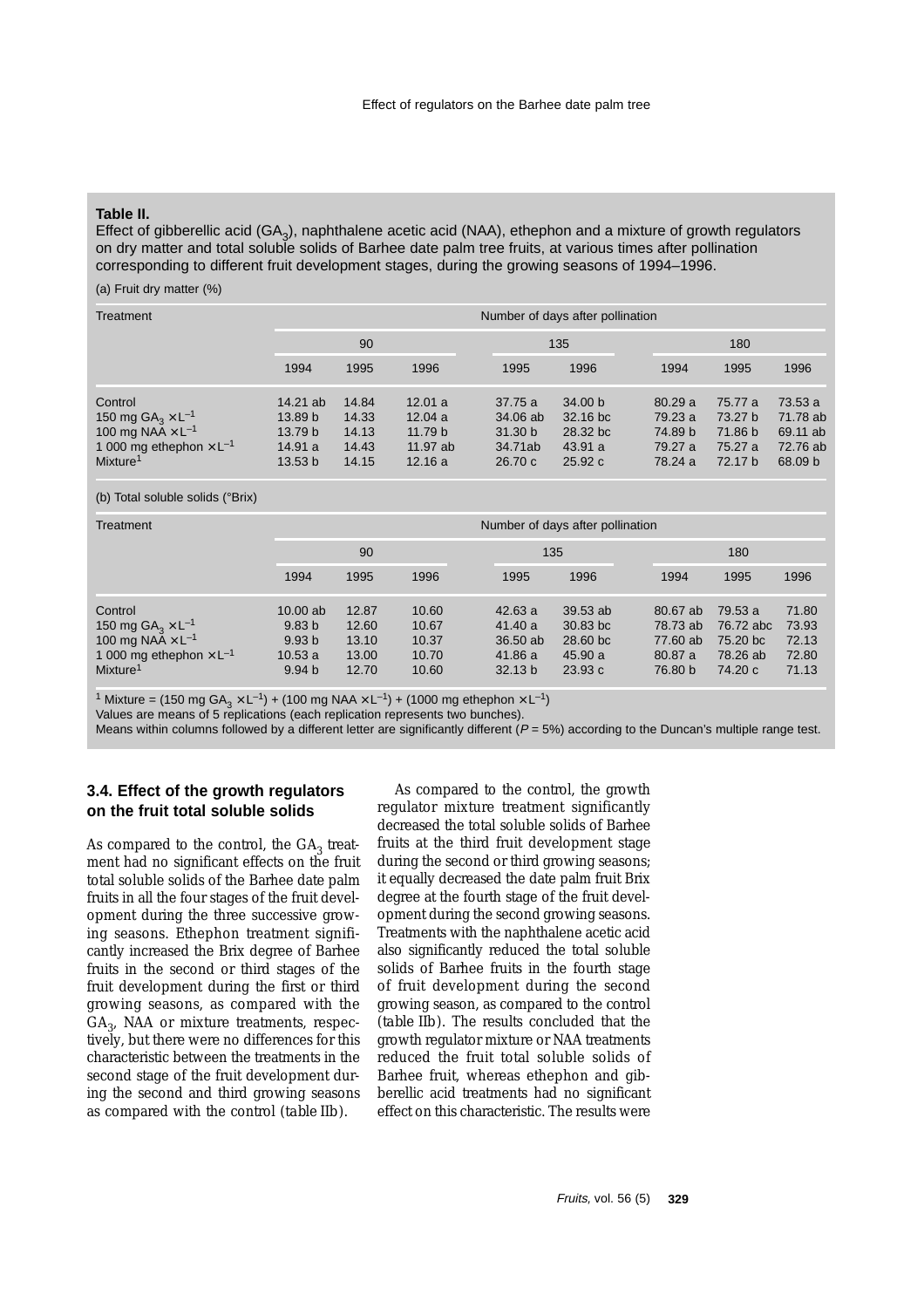in agreement with those of Autio and Greene [5] who found that ethephon treatment had no significant effect on the fruit total soluble solids percentage.

## **3.5. Effect of the growth regulators on the fruit ripening percentage**

The gibberellic acid or ethephon treatments had no significant effect on the fruit ripening percentage during the three successive growing seasons as compared to the control (*table III*). The fruit ripening percentage was significantly reduced with the application of NAA or growth regulator mixture on Barhee date palm flower clusters during the three successive growing seasons studied, as compared to the control. Similar effects with ethephon and  $GA_3$ were obtained by Benjamin *et al.* [9], while other authors [5, 11, 13, 15] found that the fruit ripening percentage of date palm or apple trees increased with application of ethephon and decreased with application of  $GA_{3}$ .

## **3.6. Effect of the growth regulators on the fruit weight**

As compared to the control, application of gibberellic acid or ethephon on date palm flower clusters (spadix) had no significant effect on the fruit weight during the three consecutive years. The results obtained with

the ethephon and  $GA<sub>3</sub>$  applications on Barhee date palm trees are in agreement with those of other works [9, 15] in which the application of ethephon on date palm trees had no significant effect on the bunch weight and tree yield. Other authors [10, 11] found that the application of  $GA_3$  increased the bunch weight of date palm trees. These different results could be assigned to the differences in cultivars,  $GA_3$  concentrations and environmental conditions.

Treatments with naphthalene acetic acid or growth regulator mixture significantly increased the fruit weight per bunch during the first and third growing seasons, but had no significant effect during the second growing season, as compared to the control. These results obtained to the NAA treatment agree with those of Agusti *et al.* [1] who demonstrated that the application of another auxin (2,4-DP) on satsuma mandarins caused a slight increase in crop load. Moustafa *et al.* [14] found that the application of NAA on date palm trees reduced the fruit weight per bunch. This different result might be due to the environmental conditions and the differences of treatments and cultivar used.

Application of  $GA_3$  slightly increased the yield of Barhee trees by (8.71, 7.6 and 20.46) kg per tree during the first, second and third growing seasons, respectively, as compared to the control. Ethephon treatment slightly reduced the yield by 1.9 kg

#### **Table III.**

Effect of gibberellic acid ( $GA_3$ ), naphthalene acetic acid (NAA), ethephon and a mixture of growth regulators on production characteristics of Barhee date palm trees, during the years 1994–1996.

| Treatment                                                                                                                                          |                                                                         | Fruit ripening (%)                                            |                                                    | Fruit weight (kg / bunch)                       |                                          |                                                                      | Yield (kg / tree)                                             |                           |                                                                                |
|----------------------------------------------------------------------------------------------------------------------------------------------------|-------------------------------------------------------------------------|---------------------------------------------------------------|----------------------------------------------------|-------------------------------------------------|------------------------------------------|----------------------------------------------------------------------|---------------------------------------------------------------|---------------------------|--------------------------------------------------------------------------------|
|                                                                                                                                                    | 1994                                                                    | 1995                                                          | 1996                                               | 1994                                            | 1995                                     | 1996                                                                 | 1994                                                          | 1995                      | 1996                                                                           |
| Control<br>150 mg $GA_3 \times L^{-1}$<br>100 mg NAA $\times$ L <sup>-1</sup><br>1000 mg ethephon $\times$ L <sup>-1</sup><br>Mixture <sup>1</sup> | 94.01 a<br>91.09a<br>39.07 <sub>b</sub><br>87.82a<br>47.26 <sub>b</sub> | 79.06 a<br>82.01 a<br>47.01 <sub>b</sub><br>76.56 a<br>30.57c | 82.61a<br>80.85 a<br>65.50 b<br>83.68 a<br>64.77 b | 13.36c<br>14.23c<br>20.53a<br>13.17c<br>17.50 b | 9.94<br>10.70<br>11.14<br>10.65<br>12.05 | 7.91 b<br>9.96 <sub>b</sub><br>12.96a<br>8.42 <sub>b</sub><br>14.30a | 133.6c<br>142.3 $c$<br>205.3a<br>131.7c<br>175.0 <sub>b</sub> | 99.39<br>107.00<br>106.50 | 79.12 b<br>99.58 <sub>b</sub><br>111.60 129.60 a<br>84.24 b<br>120.50 143.00 a |

<sup>1</sup> Mixture = (150 mg GA<sub>3</sub>  $\times$  L<sup>-1</sup>) + (100 mg NAA  $\times$  L<sup>-1</sup>) + (1 000 mg ethephon  $\times$  L<sup>-1</sup>).

Values are means of 5 replications (each replication represents two bunches).

Means within columns followed by a different letter are significantly different ( $P = 5\%$ ) according to the Duncan's multiple range test.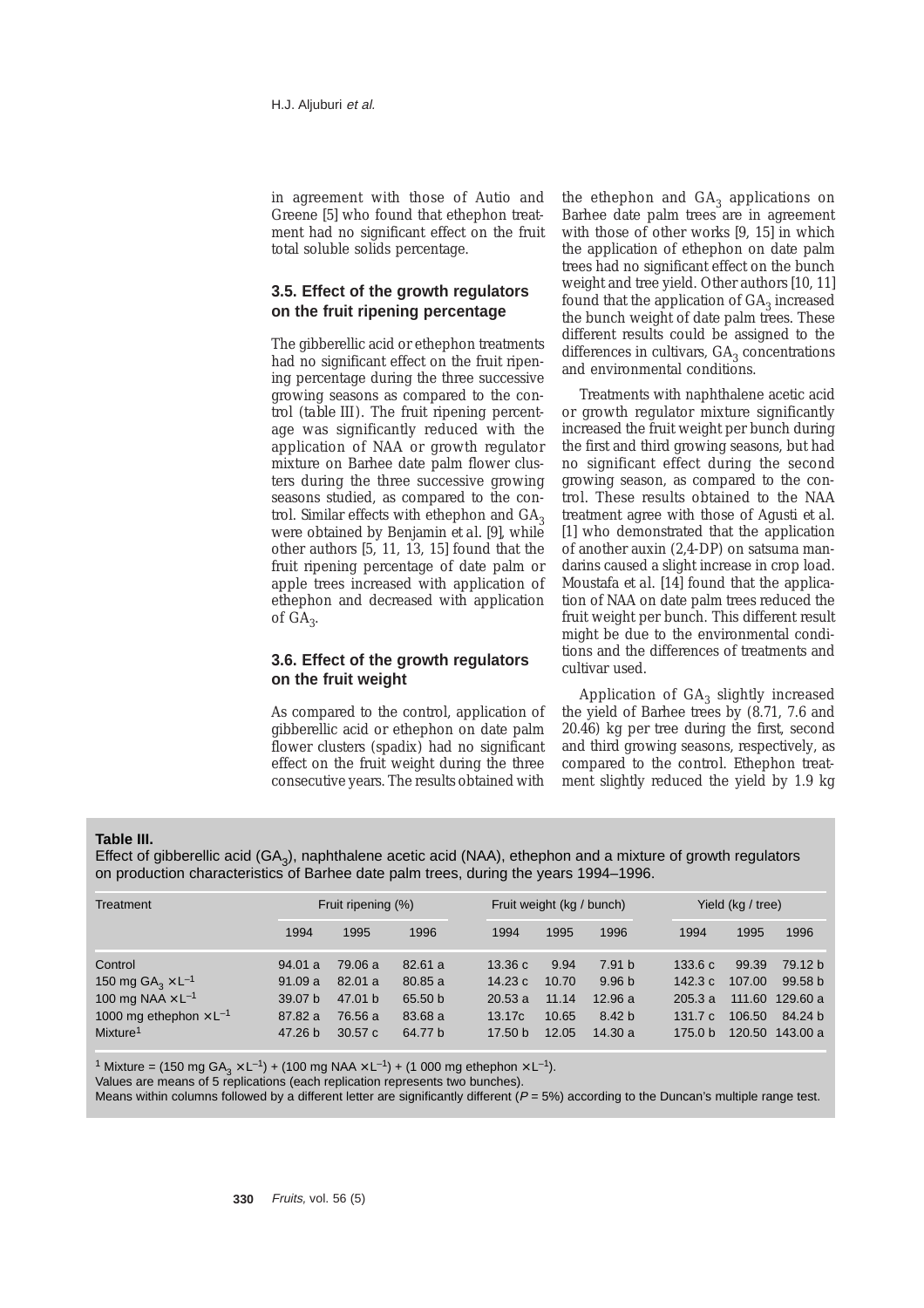per tree during the first growing season, but slightly increased the yield by (7.11 then 5.12) kg per tree during the second and third growing seasons, respectively (*table III*). In spite of these increments or reduction in tree yields for both  $GA_3$  and ethephon, the differences observed were not significant as compared to non-treated Barhee date palm trees. The results of  $GA_3$  treatments are similar to those obtained by other authors [11–13] who found that the  $GA_3$  treatment slightly increased the average yield of date palm trees. The results of ethephon treatments also agree with those of researchers [2, 15] who found that the application of ethephon had no significant effect on yield of olive and date palm trees, respectively.

NAA or growth regulator mixture applications significantly increased the fruit weight per bunch during three successive growing seasons, although the increments during the second season were not significant as compared to the control. NAA treatments increased fruit yield of Barhee date palm trees by (71.7, 12.21 and 50.48) kg per tree during the first, second and third growing seasons, respectively, as compared to the control, but during the second season, the increase was not significant relative to the control (*table III*). Growth regulator mixture treatments increased the fruit yield of Barhee date palm trees by (41.4, 21.11 and 44.42) kg per tree and per year during the first, second and third seasons, respectively, but, in the second growing season, the yield increases were not significant as compared to the control.

The results of NAA treatments are in contrast to the results obtained by Moustafa *et al.* [14] who reported that these treatments reduced the average yield of date palm trees. These different results might be due to the differences in NAA concentrations and cultivars used and to environmental conditions under which the experiment was done. The results also showed that the yield of Barhee date palm trees were higher for all the treatments during the first growing season, then by the second and finally by the third growing seasons, except for the NAA and growth regulator mixture treatments which gave higher yield per tree during the third season then during the second growing season. The data suggest that, under the Al-Ain conditions of the United Arab Emirates, NAA may be more effective in increasing Barhee date palm trees' yields than other treatments.

## **4. Conclusions**

The results concluded that the application of NAA or of a growth regulator mixture on flower clusters of Barhee date palm trees during the growing season, once 20 d after pollination, reduced the fruit dry matter percentage and ripening and increased the fruit flesh percentage and production per bunch and per tree. Therefore, these treatments could be recommended for the Al-Ain region in the United Arab Emirates.

## **References**

- [1] Agusti M., Almela V., Aznar M., El-Otmani M. Pons J., Satsuma mandarin fruit size increased by 2,4-DP, HortScience 29 (1994) 279–281.
- [2] Tous J., Lioveras J., Romero A., Effect of ethephon spray treatments on mechanical harvesting and oil composition of 'Arbequina' olives, J. Am. Soc. Hortic. Sci. 120 (1995) 558–561.
- [3] Elfving D.C., Cline R.A., Cytokinin and ethephon affect crop load, shoot growth and nutrient concentration of 'Empire' apple trees, HortScience 28 (1993) 1011–1014.
- [4] Elfving D.C., Cline R.A., Benzyladenine and other chemicals for thinning 'Empire' apple tree, J. Am. Soc. Hortic. Sci. 118 (1993) 593–598.
- [5] Autio W.R., Greene D.W., Effect of growth retarding treatments on apple tree growth, fruit maturation and fruit abscission, J. Hortic. Sci. 69 (4) (1994) 653–664.
- [6] Garcia S.S., Lovatt C.L., Use of  $GA<sub>2</sub>$  to manipulate flowering and yield of Hass avocado, J. Am. Soc. Hortic. Sci. 125 (2000) 25–30.
- [7] Aljuburi H.J., Effect of mechanical and hand pollination on some fruit characteristics and productivity of date palm trees (Phoenix dactylifera L.) Faradh cultivar, J. King Saud Univ. 7 (1995) 97–116.